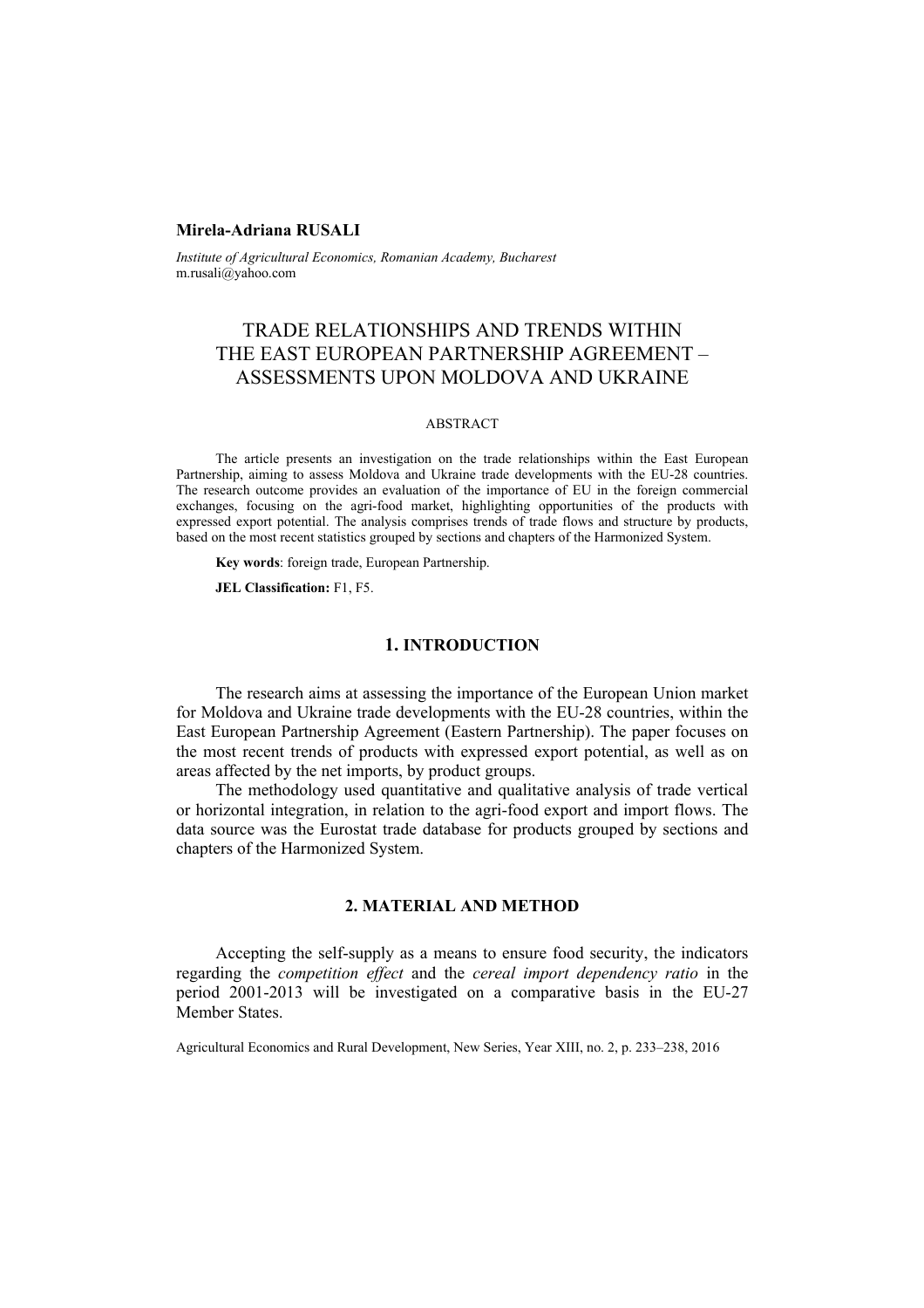#### **3. RESULTS AND DISCUSSIONS**

#### 3.1. POLITICAL CONTEXT

The Eastern Partnership was launched in 2009, as component of the EU's Neighborhood Policy Program, as an effort of the EU and its Eastern European partners to help promote political and economic reforms, and support efforts of the countries in the region to approach the EU (EC, 2013). The aim of the agreement was to deepen political exchange and economic integration between the EU and Eastern European partner countries, *i.e.* Armenia, Azerbaijan, Belarus, Georgia, Moldova and Ukraine.

The Eastern Partnership mechanism implies bilateral and multilateral political dialogue, technical work tracks (EU, 2014). The main tool of the multilateral cooperation comprises four thematic Platforms that meet twice a year. The Multilateral Work Platforms within the current program 2014–2017 are the following:

 $\checkmark$  Democracy, good governance & stability;

- $\checkmark$  Economic integration & convergence with EU policies (market economy);
- $\checkmark$  Energy security (sustainable development);
- $\checkmark$  Contacts between people.

Among these, Platform 2 deals with the economic integration between Partner Countries and the EU, as well as with convergence with the EU policies, focusing on smart, sustainable and inclusive development of a free-market economy. The goal of this policy is a modern, social and environment-friendly economy that provides jobs and growth. Under this platform, several dedicated Panels were set up: Transport; Small & Medium-Sized Enterprises (SMEs); Environment & Climate change; Trade & Related Regulatory Cooperation, which focuses on quality control and certification for goods and services, on animal and plant health measures, on customs – facilitation of circulation of legally traded goods; Agriculture & Rural Development – uses the EU countries' experience in the developing and implementing modern, viable, sustainable farming and rural development strategies; Statistics and Harmonization of Digital Markets.

The objectives of the Trade Panel are the intensification of trade flows between partner countries and the EU and the implementation of the Deep and Comprehensive Free Trade Area (DCFTA), a preferential trade regime introduced by the Agreement.

### 3.2. TRADE REGIME FRAMEWORK

Moldova is a partner country of the Eastern Partnership within the European Neighborhood Policy. EU and Moldova agreed on the priorities for reform in the country: on June 27, 2014, the European Union and Moldova signed an Association Agreement, applied provisionally until September 1, 2014.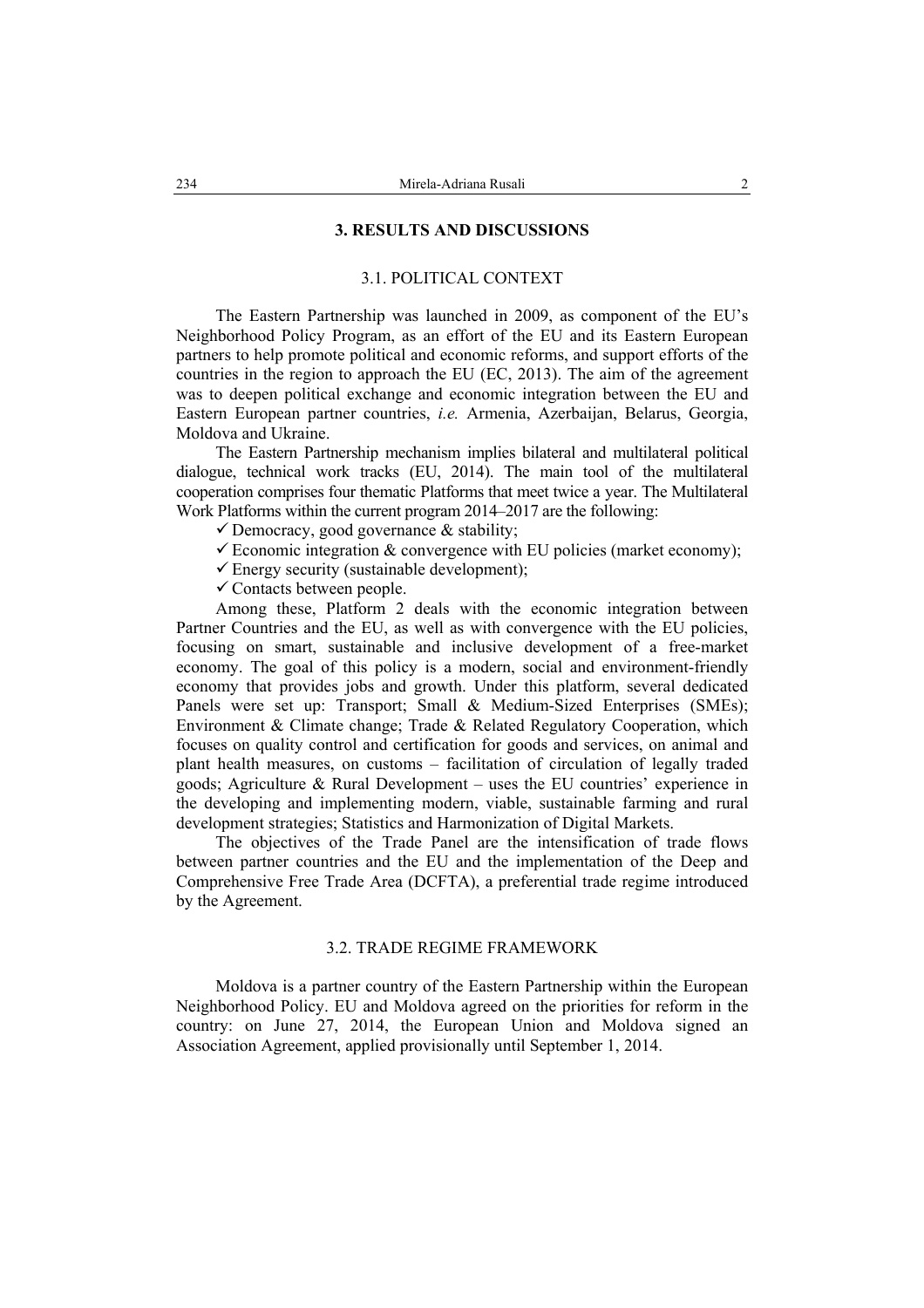The Eastern Partnership agreement introduces a preferential trade regime – the Deep and Comprehensive Free Trade Area (DCFTA), according to which Moldova benefits from autonomous trade preferences granting unlimited duty-free access to the EU market for all its originating products, except for certain agricultural products (until the end of 2015).

Moldova is a WTO member (since 2001) and party to the Central European Free Trade Agreement (CEFTA, since 2007).

Ukraine's trade relationships with the European countries develop under the framework of trade regime, part of the Partnership and Cooperation Agreement (PCA), which was enforced in 1998, and the provisions of the Generalized System of Preferences (GSP) that was further liberalized when Ukraine joined the World Trade Organization in 2008.

The EU and Ukraine have provisionally applied their Deep and Comprehensive Free Trade Agreement (DCFTA) since January 1, 2016, part of the broader Association Agreement (AA) whose political and cooperation provisions have been provisionally applied since November 2014; under this framework, they mutually open their markets for goods and services based on predictable and enforceable trade rules.

### 3.3. TRADE ASSESSMENTS

Agri-food exports accounted for a significant share of Moldova's total exports, *i.e.* 45%, while 13% share in imports. The most export–oriented products were wine and spirits, as well as fresh and processed fruit and vegetables. These two categories alone account for nearly 40% of exports.

The European Union is Moldova's main trade partner: 62% of Moldova's exports and 49% of imports were destined to the EU, of which Romania shared a significant part, of 22.7% in exports and 13.9% in imports. The second Moldova's main partner is Russia, with 12% share in exports and 13.4% in imports (Table 1).

|                  | Export                   | Import       |                 |               |
|------------------|--------------------------|--------------|-----------------|---------------|
|                  | $\%$<br>Market           |              | Supplier        | $\frac{0}{0}$ |
| Moldova, Rep. of | EU-28 (Romania)          | 61.8(22.7)   | EU-28 (Romania) | 49 (13.9)     |
|                  | Russian Fed. + Belarus   | $12 + 6$     | Russian Fed.    | 13.4          |
|                  | 3.3<br>Ukraine<br>Turkey |              | 9.3             |               |
|                  | Kazakhstan               | China<br>3   |                 | 9.2           |
|                  | Ukraine                  | 2.3          | Turkey          | 7.2           |
| Ukraine          | $EII-28$                 | 34           | $EU-28$         | 41            |
|                  | (Romania)                | (4.4)        | (Romania)       | (2.3)         |
|                  | Russia                   | 12.7         | Russia          | 20            |
|                  | Turkey                   | 7.3<br>China |                 | 10            |
|                  | China                    | 6.3          | <b>Belarus</b>  | 6.3           |
|                  | Egypt                    | 5.5          | <b>USA</b>      | 4             |

*Table 1*  Top 5 trading partners of Moldova and Ukraine

*Source*: Author's processing of Eurostat trade statistics.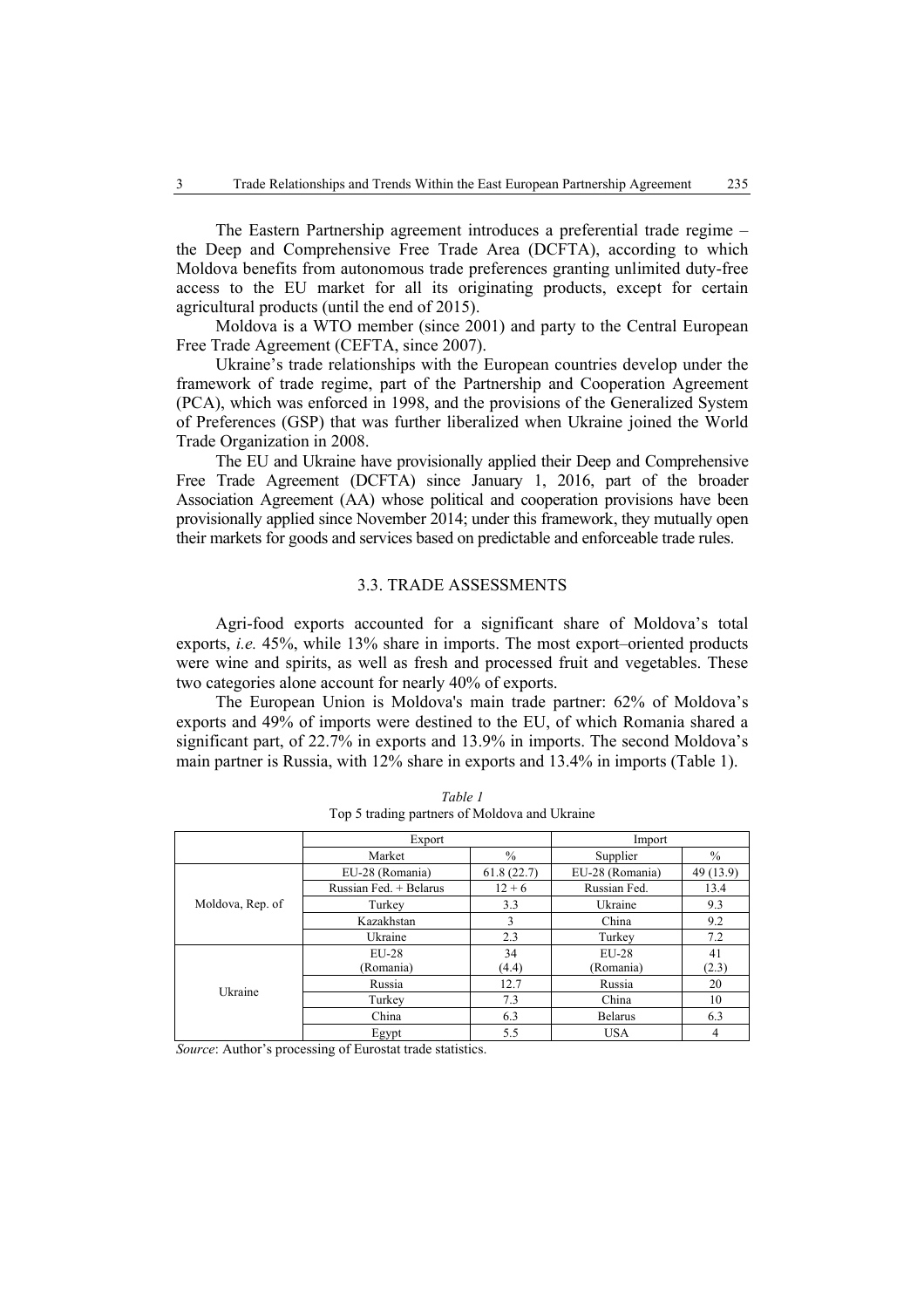The trade with Moldova accounted for 0.1% of extra-EU trade; Moldova ranks  $68<sup>th</sup>$  among the EU's trade partners, with a total turnover of  $\epsilon$  3.3 billion in 2015, a decrease of 6% since 2014 (FAO, 2012a).

In 2015, EU exports to Moldova amounted to  $\epsilon$  2.1 billion, down by 11% since 2014, while the EU imports from Moldova continued to grow, by 5% compared to the previous year, to  $\epsilon$  1.2 billion (Figure 1).

Among the main goods exported from Moldova to EU were textiles and textile articles, machinery and appliances, vegetable products and other foodstuffs and beverages.

The European Union is Ukraine's largest trading partner, accounting for 34% of its exports and 41% share of imports, in 2015. Ukraine accounts for 0.8% of EU's total trade, with a turnover of  $E1.16$  billion in 2015 (FAO, 2012b).



*Source*: Author's processing of Eurostat trade statistics.



The exports from Moldova and Ukraine to the EU developed with a growing trend in the last years (Figure 2). This led to a positive balance of Moldova and Ukraine trade in the EU-28 agri-food trade in the period 2013-2015, accounting for €122 million, respectively, of €2.6 billion in 2015 (Table 2).



*Source*: Author's processing of Eurostat trade statistics.

Figure 2. Trends of Moldova's and Ukraine's agri-food trade flows with EU.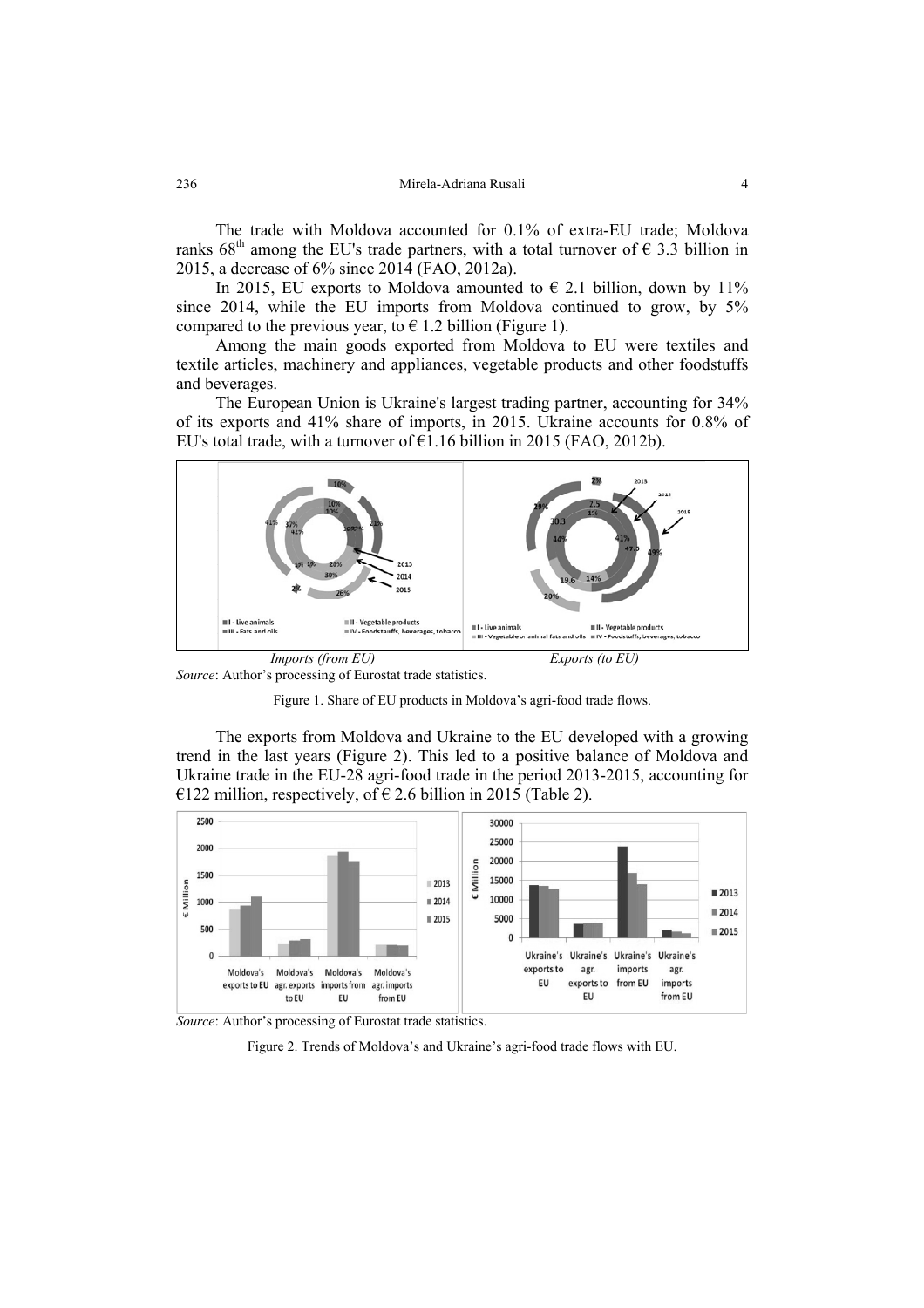| Trends of trade balance between inforderal exhame and EO |                              |        |       |                              |         |         |  |  |
|----------------------------------------------------------|------------------------------|--------|-------|------------------------------|---------|---------|--|--|
|                                                          | Trade balance                |        |       | Trade balance                |         |         |  |  |
|                                                          | Moldova & EU-28              |        |       | Ukraine & EU-28              |         |         |  |  |
|                                                          | $(\epsilon \text{ million})$ |        |       | $(\epsilon \text{ million})$ |         |         |  |  |
|                                                          | 2013                         | 2014   | 2015  | 2013                         | 2014    | 2015    |  |  |
| Total commodities                                        | $-1004$                      | $-995$ | -664  | $-10017$                     | $-3255$ | $-1158$ |  |  |
| Agri-food products:                                      | 30                           | 74     | 122   | 1585                         | 2144    | 2558    |  |  |
| $I$ – Live animals                                       | $-40$                        | $-42$  | $-38$ | $-386$                       | $-235$  | $-136$  |  |  |
| $II - Vegetable products$                                | 33                           | 64     | 97    | 1999                         | 1962    | 2057    |  |  |
| $III - Fats$ and oils                                    | 29                           | 51     | 57    | 395                          | 570     | 586     |  |  |
| $IV - Foodstuffs, beverages,$<br>tobacco                 | 8                            |        | 6     | $-423$                       | $-152$  | 51      |  |  |

| Table 2                                                 |
|---------------------------------------------------------|
| Trends of trade balance between Moldova, Ukraine and EU |

*Source*: Author's processing of Eurostat trade statistics.

Ukraine's total exports to the EU amounted to  $E12.7$  billion in 2015. The main Ukraine exports were raw materials e.g. iron, steel, mining products, agricultural products, chemical products and machinery. As well, Ukraine's imports from EU accounted for €13.9 billion in 2015. The main absorbed products on the Ukraine's market were: machinery and transport equipment, chemicals and manufactured goods (FAO, 2012b).

EU shared over 28% in Ukraine's exports of agri-food products, accounting for €3.9 billion value of the absorbed products. The top 5 exported products (share 90%), grouped by the 01-24 chapters of the HS, were: cereals; oil seeds; animal, vegetable fats & oils; residues, wastes of food industry, animal fodder; edible fruits (Figure 3).



 *Source*: Author's processing of Eurostat trade statistics.

Figure 3. Breakdown of Ukraine's agri-food<sup>1</sup> exports to EU (2015).

<sup>1</sup> Denomination of HS codes:  $01 - Live animals$ ;  $02 - Meat$  and edible meat offal;  $03 - Fish$ , *crustaceans, mollusks, aquatic invertebrates nes.; 04 – Dairy products, eggs, honey, edible animal*